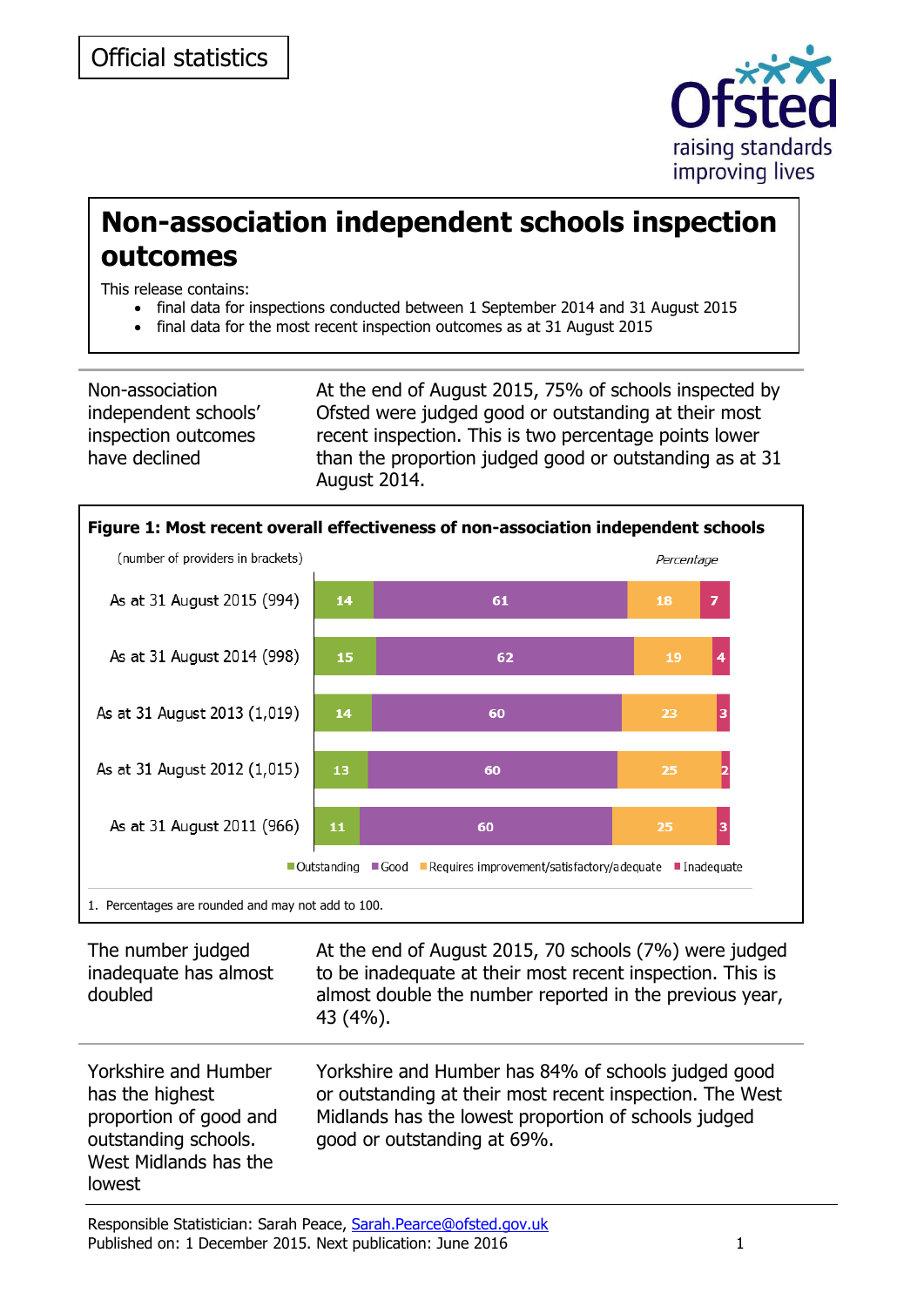

# **Key findings**

-

As at 31 August 2015 there were 1,051 open non-association independent schools; 995 of which had been subject to a standard inspection. $<sup>1</sup>$  Of the 994 schools with an overall</sup> effectiveness judgement, 75% were judged good or outstanding, 18% required improvement and 7% were judged inadequate at their most recent inspection.<sup>2</sup> The proportion judged good or outstanding is two percentage points lower than as at 31 August 2014. This is the first year there has been a decline in inspection outcomes since 2011.

At the end of August 2015, 70 schools (7%) were judged to be inadequate at their most recent inspection. This is almost double the number reported in the previous year, which was 43 (4%). This reflects higher expectations demanded by the new independent school standards, introduced by the Department for Education in September 2014 and supplemented in January 2015.

Figure 2 on the next page shows that London has the highest proportion of schools judged to be outstanding (18%), but also has the highest proportion judged to be inadequate (11%). Yorkshire and Humber has the highest proportion of schools judged to be good or outstanding with 81%, despite having the lowest percentage judged to be outstanding (3%).

 $1$  Not all open schools have received a standard inspection. Once registered, new schools receive their first standard inspection in their first year of operation, at the request of the Department for Education (DfE).  $2$  Where there are no pupils on roll at the time of the inspection, it is not always possible for the inspector to gather sufficient evidence to make secure judgements. The purpose of an inspection where there are no pupils on roll, is for Ofsted to report to the DfE on the school's compliance with the independent school standards required for continued registration. Inspectors will comment on the extent to which the school is ready to educate and safeguard pupils.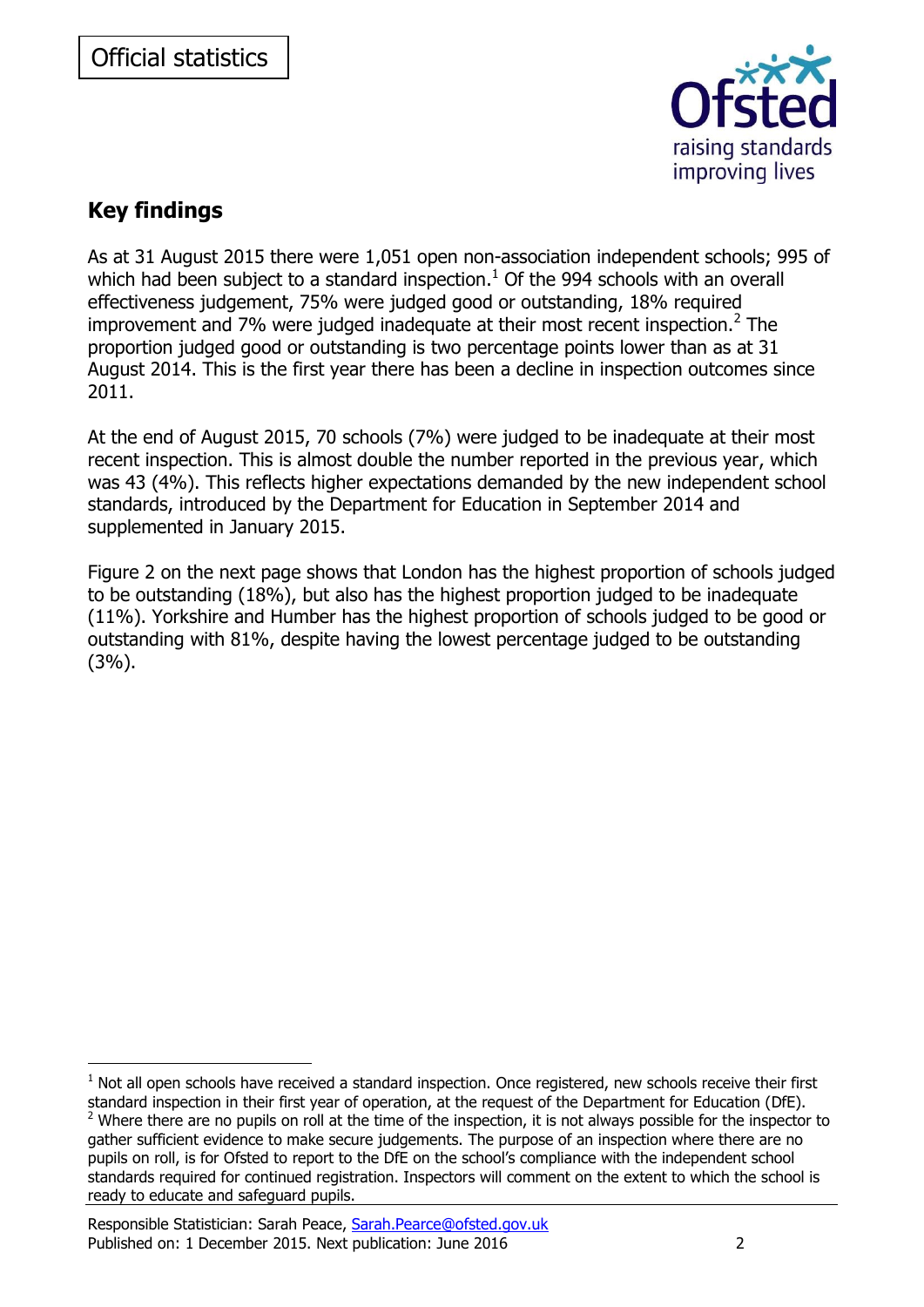



Between 1 September 2014 and 31 August 2015, Ofsted carried out 280 standard inspections. A new judgement on early years provision was introduced in September 2014 and outcomes for this new judgement were the least positive, with just over a quarter of the 66 schools for which an early years judgement was made, judged as inadequate.

Ofsted also reports on the extent to which schools meet the independent school standards. The percentage of schools meeting all requirements in 2014/15 has decreased to 74%, from 79% in 2013/14. This is the first year there has been a decline in the proportion of schools meeting all standards since 2009.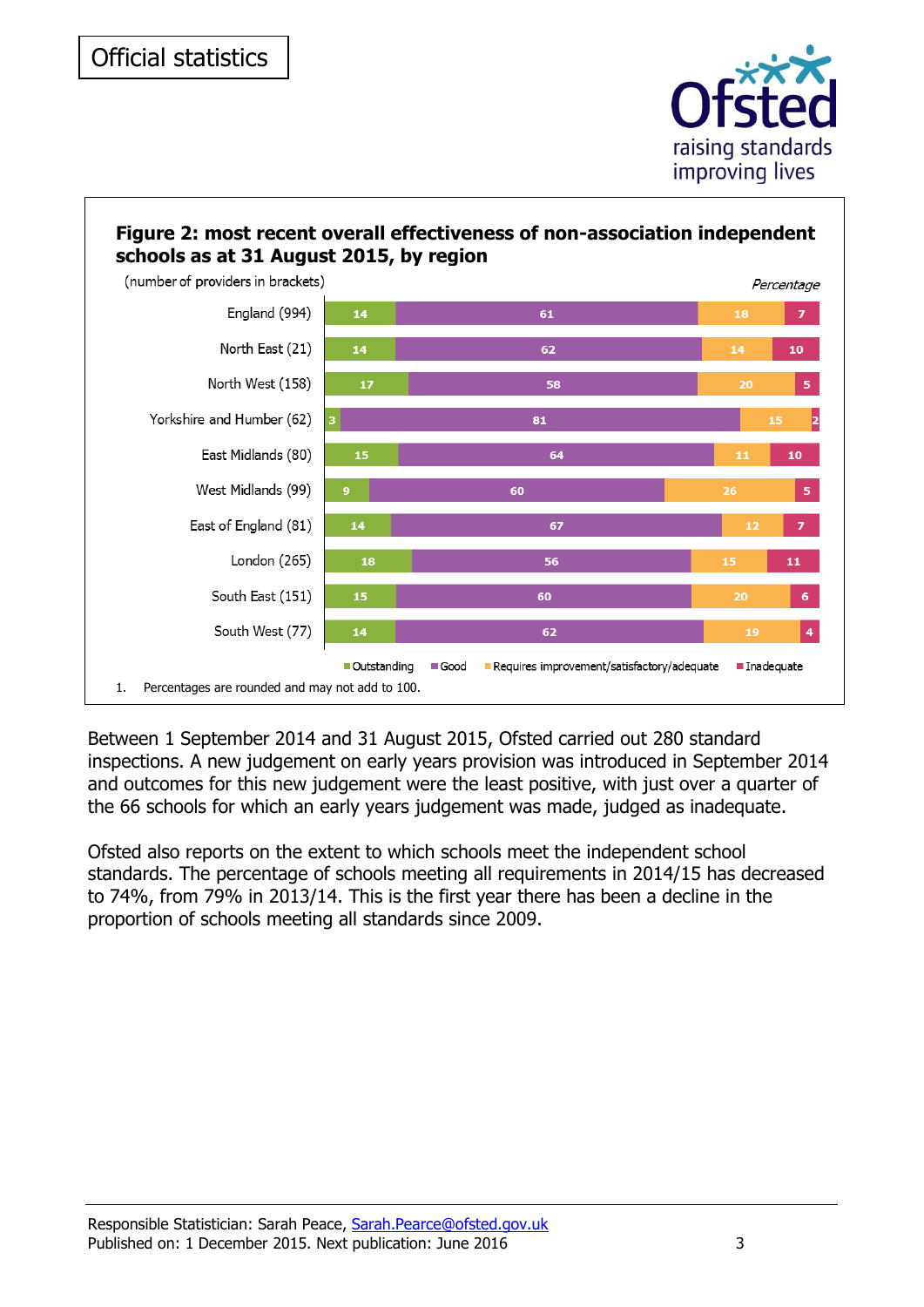

#### **Figure 3: percentage of non-association independent schools not compliant with independent school standards, inspected in each year since 1 September 2009**



During 2014/15, 72 progress monitoring inspections of schools previously judged not to comply with the independent school standards were conducted. Of these, 29 schools improved to meet the independent school standards, while the remaining 43 were judged as continuing not to meet all of the standards.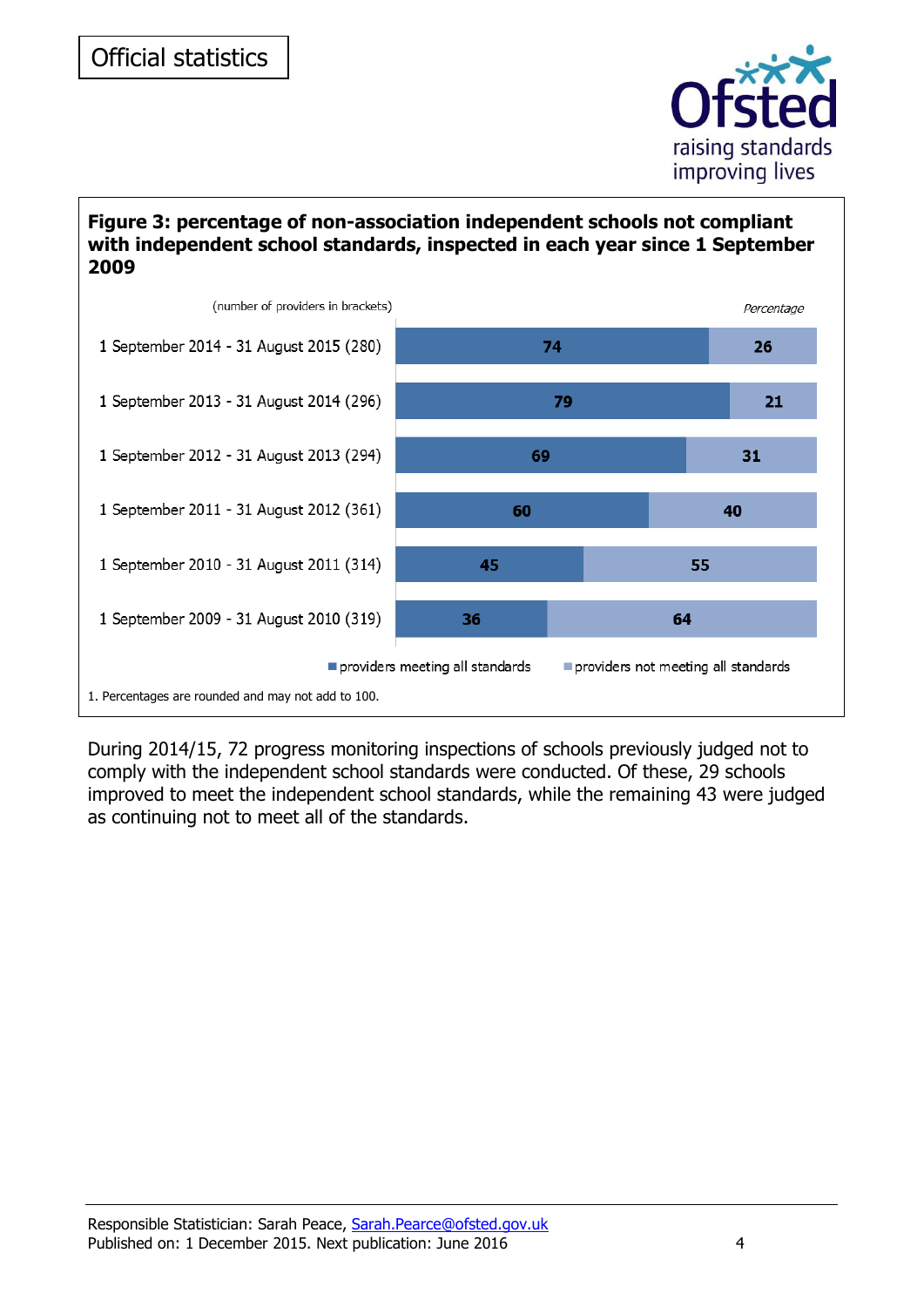

# **Background information**

# **Independent school standards regulations**

Section 94 of the Education and Skills Act 2008 specifies that the Secretary of State must set out in regulations the standards that independent schools must meet. The standards must be about: quality of education; spiritual, moral, social and cultural development of pupils; welfare, health and safety of pupils; suitability of staff and proprietors; premises and accommodation at the school; provision of information; the manner in which complaints are to be handled; and the quality of leadership and management.

The standards are set out in The Education (Independent School Standards) Regulations 2014, which specify the provision a school must make. $3$  Schools must meet these standards in order to register, and to continue to be registered, as independent schools.

# **Independent schools**

-

Independent schools are defined by section 463 of the Education Act 1996, as amended. They provide full-time education for:

- five or more pupils of compulsory school age, or
- $\blacksquare$  at least one pupil of that age for whom a statement is maintained under section 324, or who is looked after by a local authority (within the meaning of [section 22](https://www.lexisnexis.com/uk/legal/search/runRemoteLink.do?langcountry=GB&linkInfo=F%23GB%23UK_ACTS%23section%2522%25sect%2522%25num%251989_41a%25&risb=21_T12767422857&bct=A&service=citation&A=0.1948825141243744) of the Children Act 1989).

It is immaterial if full-time education is also provided at the school for pupils under or over compulsory school age.<sup>4</sup>

The DfE's policy position with respect to full time education is contained within Part A of the departmental advice 'Registration of independent schools'.<sup>5</sup>

There are nearly 2,400 independent schools in England. Ofsted only inspects the educational provision in independent schools which are not members of independent schools associations (referred to as non-association schools). Schools which are members of independent schools associations are inspected by inspectorates approved by the Secretary of State for this purpose: the Independent Schools Inspectorate and the School Inspection Service. All inspections are carried out at the request of the Secretary of State, which is the registration authority for all independent schools.

 $3$  The Education (Independent School Standards) Regulations 2014 came into effect on 5 January 2015.

<sup>&</sup>lt;sup>4</sup> This definition of 'independent school' forms part of the definition of 'an independent educational institution' for the purpose of the 2008 Act.

<sup>5</sup> [www.gov.uk/government/publications/independent-school-registration.](http://www.gov.uk/government/publications/independent-school-registration)

Responsible Statistician: Sarah Peace, [Sarah.Pearce@ofsted.gov.uk](mailto:sarah.pearce@ofsted.gov.uk) Published on: 1 December 2015. Next publication: June 2016 **5**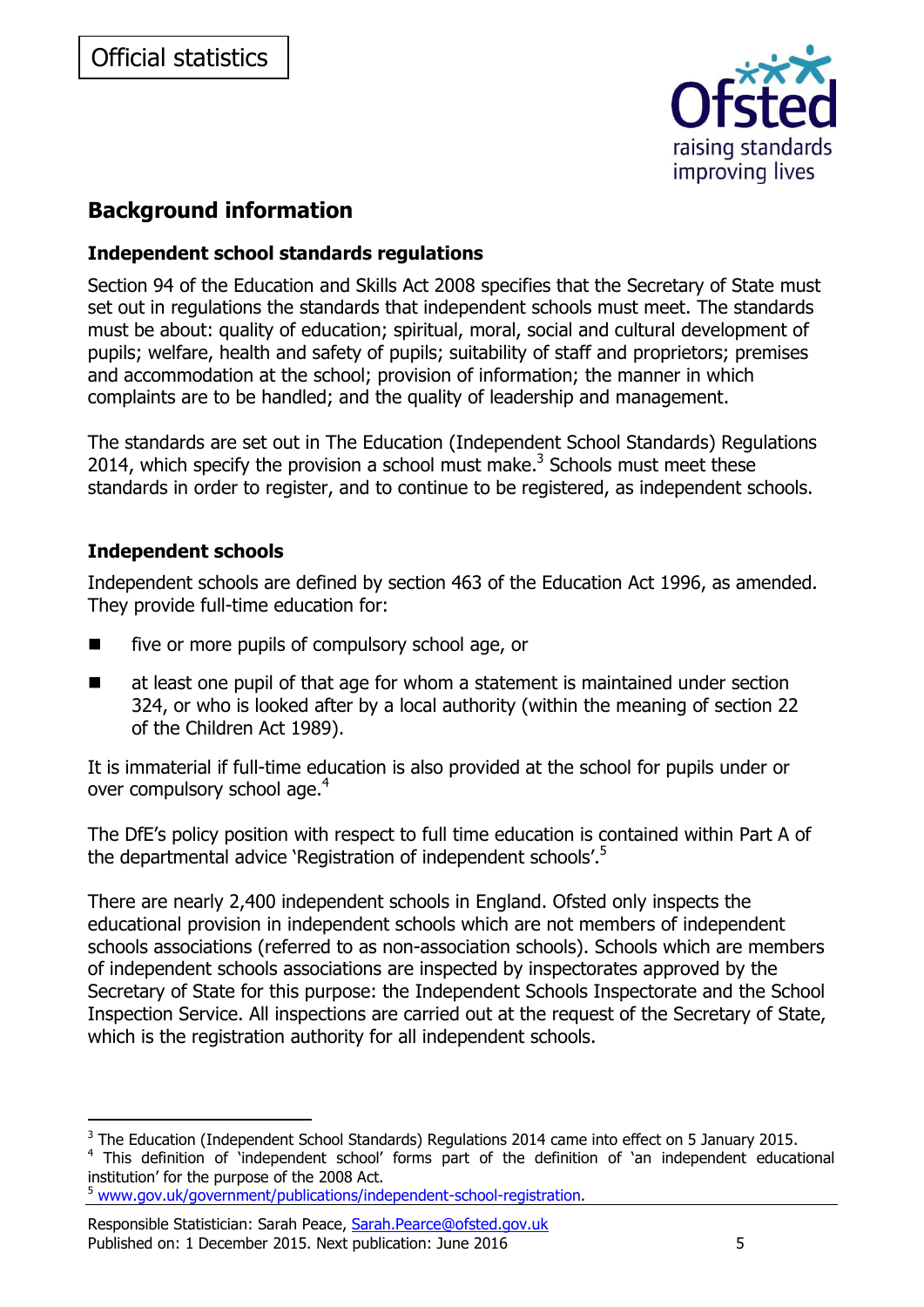

# **Inspection types**

### **Emergency inspections**

Emergency inspections of independent schools are conducted under section 109(1) and (2) of the Education and Skills Act 2008. They are carried out at the request of the Secretary of State for a variety of reasons, for example as a result of a complaint or concern made to the DfE. The issue that triggered the inspection will be used as the main line of enquiry for the inspection, and Ofsted will report to the DfE whether the school meets the independent school standards relevant to the issue. Emergency inspections are conducted at no notice and reports of these inspections are only published at the request of the Secretary of State.

#### **Standard inspections**

Standard inspections of independent schools are conducted under section 109(1) and (2) of the Education and Skills Act 2008. Ofsted will report to the DfE on the extent to which the school complies with the independent school standards, and will also make evaluative judgements about the quality of the school under Ofsted's common inspection framework. <sup>6</sup> Ofsted will normally contact the school by telephone to announce the inspection around lunchtime on the day before the inspection is due to start.

# **Integrated inspections**

When the inspection of educational provision in non-association independent boarding or residential special schools is due at the same time as the welfare inspection, they are combined into an integrated inspection of the whole school. Inspections of welfare provision are carried out under the Care Standards Act 2000 having regard to the national minimum standards for boarding schools or residential special schools, as appropriate.

# **Material change inspections**

-

Ofsted carries out material change inspections of registered independent schools at the request of the Secretary of State, out of the normal inspection cycle, when the school wishes to make a material change to their premises, intake or age range, or to the provision they make for disabled pupils and those with special educational needs. These inspections are conducted under section 109(1) and (2) of the Education and Skills Act 2008.

Inspectors will consider the implications of the material change and report to the Secretary of State whether the school is likely to meet the relevant independent school standards, if the material change is implemented. The school cannot implement the proposed change until the Secretary of State grants permission.

<sup>6</sup> The common inspection framework: education, skills and early years, Ofsted, 2015; [www.gov.uk/government/publications/common-inspection-framework-education-skills-and-early-years-from](http://www.gov.uk/government/publications/common-inspection-framework-education-skills-and-early-years-from-september-2015)[september-2015.](http://www.gov.uk/government/publications/common-inspection-framework-education-skills-and-early-years-from-september-2015)